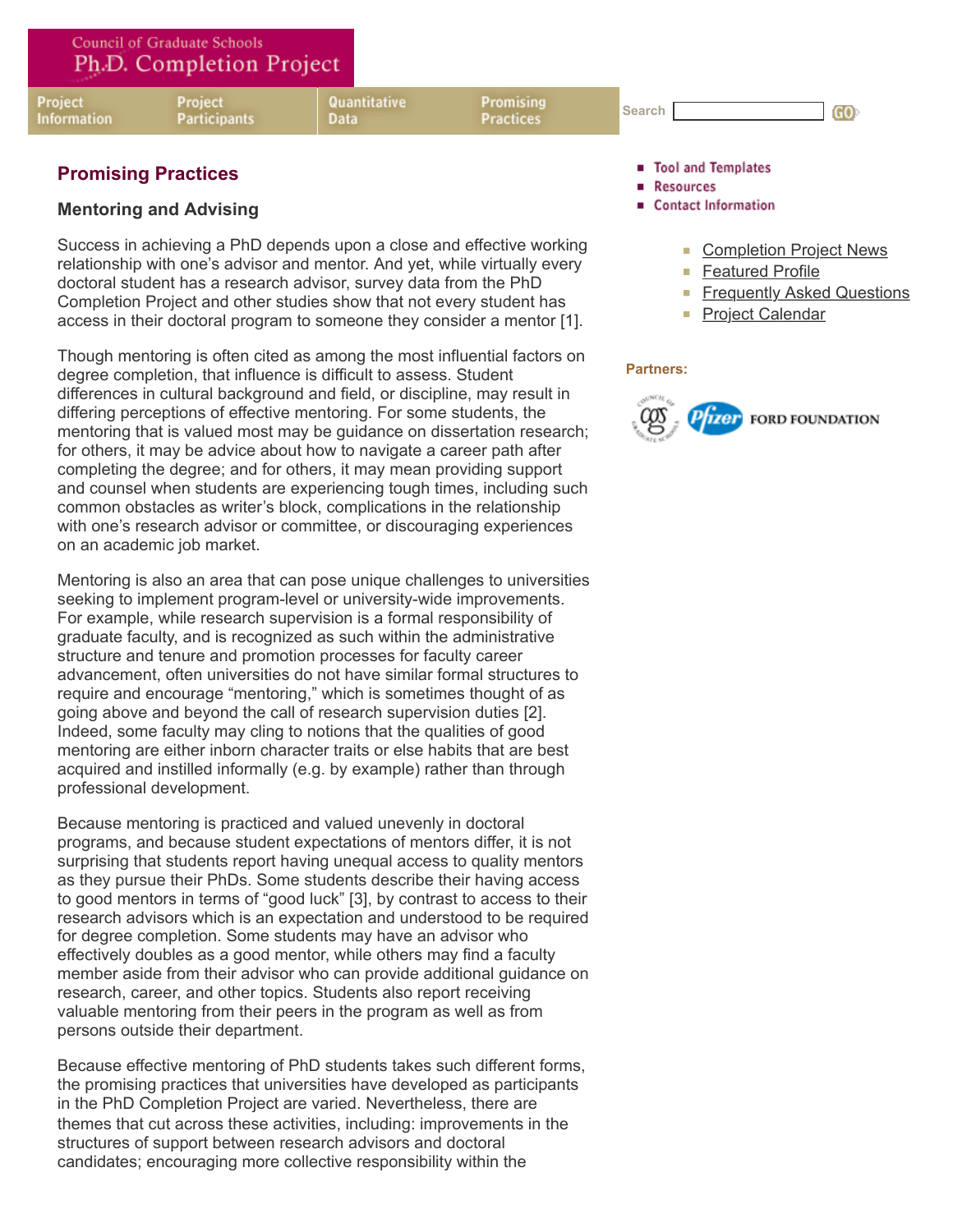program for the success of doctoral candidates; increased clarity and transparency about expectations; and enhancing conflict management processes when conflicts arise between students and advisors.

Improvements in mentoring outnumber improvements in any other area of activity and innovation in the PhD Completion Project. Overall, the activities below represent the recognition of participating universities that improvements in the quality, frequency, and uniformity of interaction between students and program faculty are among the most promising steps that programs and universities can undertake to increase PhD completion.

#### References

[1] Council of Graduate Schools. [2004]. Ph.D. Completion and Attrition: Numbers, Leadership, and Next Steps, Washington, DC: Council of Graduate Schools summarizes the research literature on doctoral attrition and completion that has informed this project. For a full bibliography, including important contributions published since 2004, see **[www.phdcompletion.org/resources](http://www.phdcompletion.org/promising/www.phdcompletion.org/resources)**.

[2] King, M. [2003] On the Right Track: A Manual for Research Mentors. Washington, DC: Council of Graduate Schools.

[3] Walker, G; C. Golde; L. Jones, A.C. Bueschel, P. Hutchings. [forthcoming 2008]. The Formation of Scholars: Rethinking Doctoral Education for the Twenty-First Century. San Francisco: Jossey-Bass.

### *Promising Practices*

Promising practices identified by participating universities in the area of mentoring and advising include:

### **[Orientation](#page-1-0)**

**[The Development or Revision of Graduate Student Handbooks](#page-1-1) [The Development of Online Student Progress Mechanisms](#page-2-0) [Regularity and Uniformity of Progress Review](#page-2-1) [Early Advising](#page-2-2) [Transparency about Expectations and Requirements](#page-2-3) [Mentor/Advisor Selection and Quality](#page-3-0) [Professional Development](#page-3-1) [Dissertation Stage](#page-4-0)**

#### **Orientation**

- <span id="page-1-0"></span>• Initiate comprehensive orientation program
- Review and revise current department/program new student orientation activities to promote collaboration with the Office of Graduate Studies and continue orientation activities throughout the first year
- Design and pilot test a three-to-five day summer program aimed at preparing incoming underrepresented doctoral students for graduate study and their programs
- Graduate Student Information Fair
- Continue workshop series to define requirements and reinforce information critical to degree outcomes
- Review and revamp orientation programs based on feedback from evaluations and exit interviews

### **The Development or Revision of Graduate Student Handbooks**

<span id="page-1-1"></span>…for the university that address academic, social, and orientation needs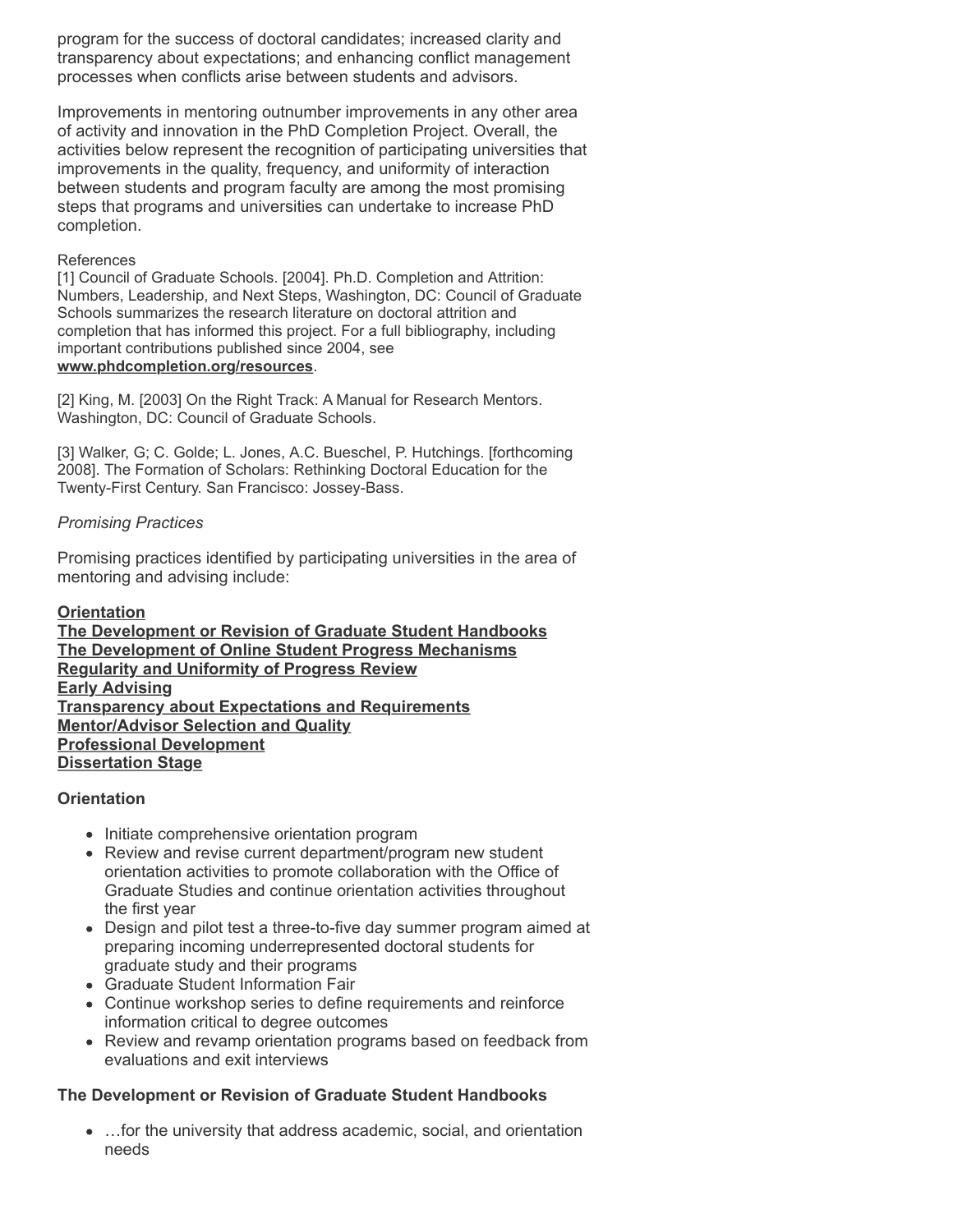- ... for each program that convey information that is programspecific
- …for various stages of the PhD process, e.g. first-year doctoral student handbook

## **The Development of Online Student Progress Mechanisms**

<span id="page-2-0"></span>• Online milestone tracking systems, "dissertation checklists," electronic portfolios, and annual progress report systems that integrate graduate school records, student input, and evaluative comments from faculty

Such online mechanisms create a framework for greater communication between the graduate school, faculty, and students on student progress in meeting the goals set each year and clarification of goals for the following year. These online resources may also enhance identification of potentially critical times when intervention or communication is needed. Such systems have been tailored to include coursework, annual reviews, teaching materials, thesis proposals, research products, contact information for prospective employers, and file sharing and chat rooms that promote communication with peers and advisors.

## **Regularity and Uniformity of Progress Review**

- <span id="page-2-1"></span>• Implement regular advisor/advisee meetings and progress reports
- Encourage programs to set up annual student performance review systems
- Develop "best practices" for tracking student progress in relation to the amount and type of student financial aid
- Institute a modified report on students' plans for the remainder of the academic year to be completed immediately upon their advancement to candidacy
- Develop a post-admissions grid that describes each newly admitted student according to a set of criteria pertinent to graduate school persistence including four common elements across all programs and up to two program-specific predictors

# **Early Advising**

- <span id="page-2-2"></span>• Require each first-year student to have an advisor or advisory structure; conduct regular evaluations of progress
- Require faculty advisors to be on campus during advisees' firstyear as graduate students
- Encourage the participation of graduate students of color and women in the ["Bouchet Fellows"](http://www.yale.edu/yalecollege/students/academics/fellowships/bouchet.html)
- Initiate the "Navigating the System" seminar program to address the theme of inclusion and diversity
- Establish administrative structures for the early identification of, and interventions aimed at retaining, "at-risk" students
- Create omsbud position to support first-year students

# **Transparency about Expectations and Requirements**

- <span id="page-2-3"></span>Develop and review the content of departmental web sites
- Clearly articulate program expectations/academic milestones, requiring completion of all pre-dissertation milestones before year 4
- "Thesis Deposit Workshop" (for students submitting master's theses)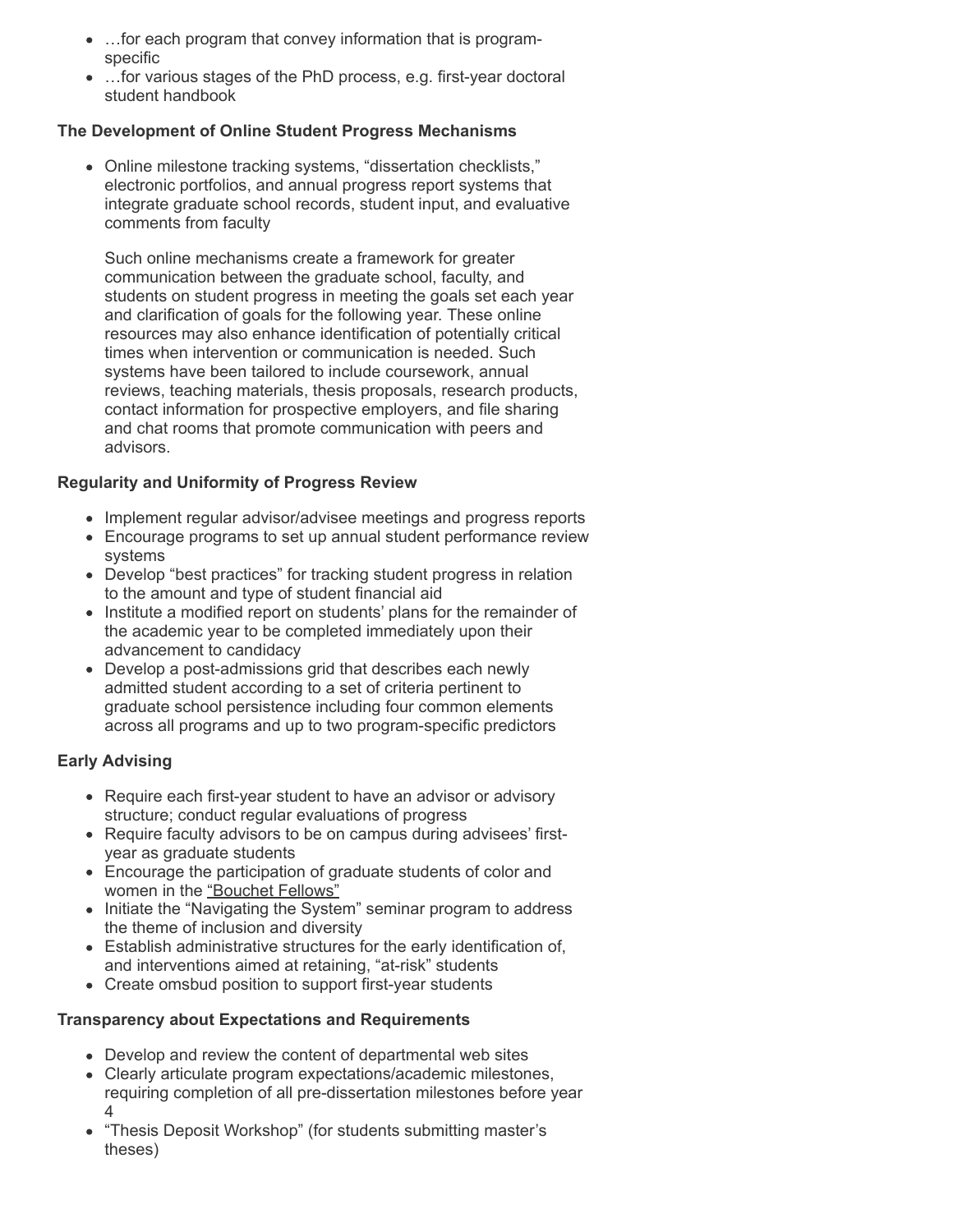# **Mentor/Advisor Selection and Quality**

- <span id="page-3-0"></span>Monitor the process of advisor/mentor selection, especially for minorities and women
- Increase faculty contact with students
- Implement a compact that outlines the expectations for students and for their advisors
- Hold mentoring and graduate student supervision workshops for faculty, including discussion of the differences between mentoring and advising
- Host workshops and other programming on building excellent mentoring relationships for faculty and students
- Evaluate departmental and graduate school-based TA training and plan for implementation of new programs and resources in the graduate school as needed
- Share information about "Mentornet," an award-winning national program that uses the internet to link mentors and mentees, to complement university's existing supplemental campus-wide mentoring
- Collaborate with the Center for Teaching and Learning to enhance faculty programming on mentoring.
- Find ways to "pair" mentors so junior professors can work with senior professors who are successfully mentoring students
- Facilitate discussions on mutual expectations for teaching and mentoring with graduate students and faculty in years 1 and 3
- Continue to enhance mentoring materials
- Continue the dean's address on mentoring graduate students at the annual provost's orientation for new faculty
- Reward faculty for their performance as outstanding student mentors
- Establish peer mentoring programs for new students, especially women and underrepresented groups
- Develop alumni mentor opportunities
- Emphasize mentoring and community building programs
- Problem-solving services

# **Professional Development**

- <span id="page-3-1"></span>Analyze career and professional development needs of graduate students
- Increase the number of students participating in the Preparing the Professoriate (PTP) program
- Enhance the ["Griffiths Leadership Society"](http://www.mizzou.com/griffiths/) that links prominent professional and graduate women with current doctoral students
- Expand a "Professional Development Workshop" series for graduate and postdoctoral students to incorporate the specific norms of the research disciplines; to clarify processes and procedures for students advancing from candidacy to degree; and to illuminate support, networking, and mentoring opportunities available to graduate students
- Hold a "Grants and Fellowships Proposal" Workshop
- Host "Nonacademic & Academic Job Search" workshops and resources
- Develop a Graduate Writing Consultants (GWC) program that trains graduate assistants to help students in their discipline improve their writing skills
- Hold open "crosstalk" meetings for graduate students in OPT-ED (NSF sponsored Minority Graduate Education programs)
- Launch annual symposium on "Succeeding in Graduate School and Achieving a Faculty Career"